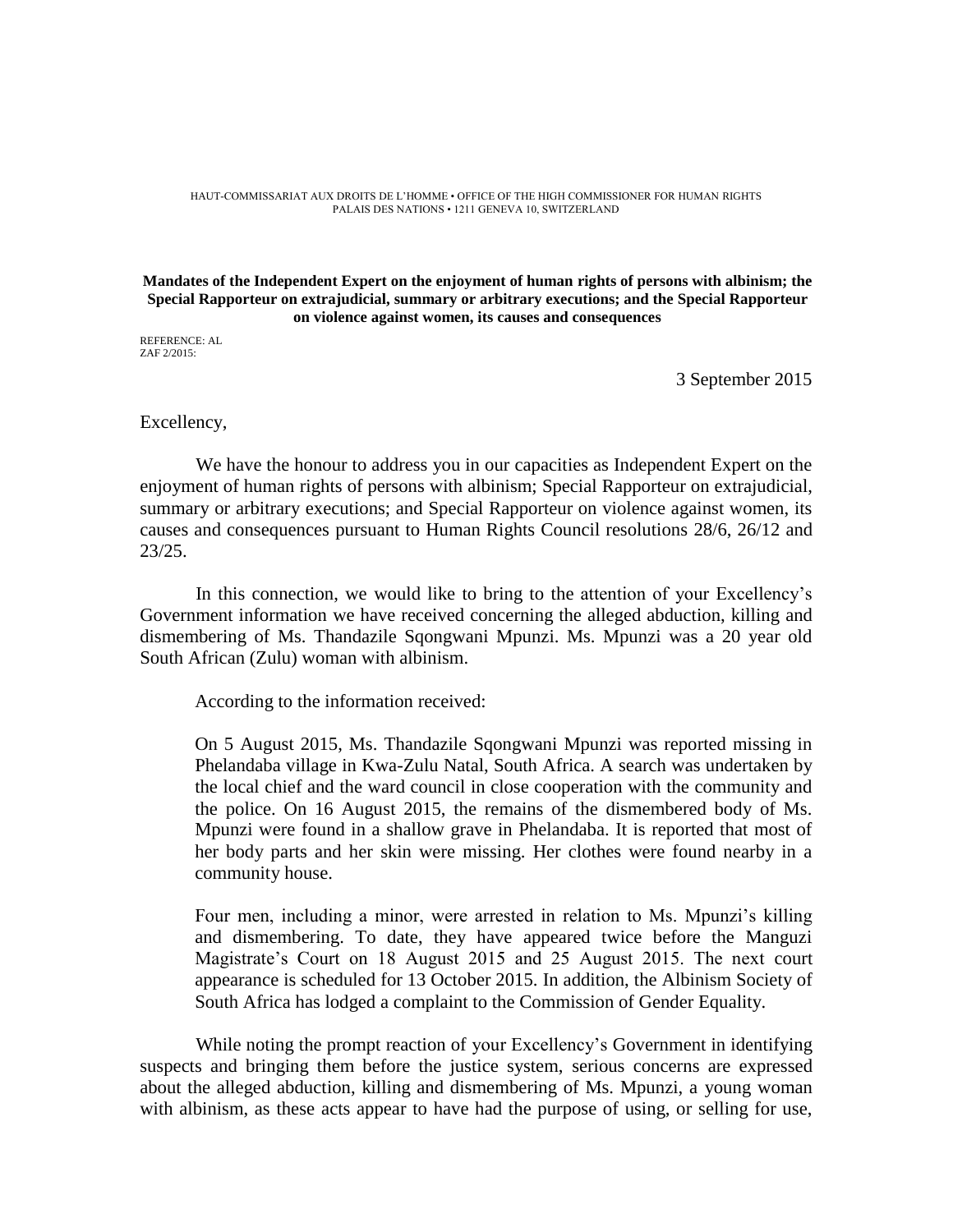her body parts for witchcraft purposes. In this context, further concerns are expressed about the physical and mental integrity of persons, including women with albinism who are at risk of attacks resulting in death and mutilation, as well as in the trafficking of body parts.

In connection with the above alleged facts and concerns, please refer to the **Reference to international law Annex** attached to this letter which cites international human rights instruments and standards relevant to these allegations.

It is our responsibility, under the mandates provided to us by the Human Rights Council, to seek to clarify all cases brought to our attention. We would therefore be grateful for your observations on the following matters:

1. Please provide any additional information and any comment you may have on the above-mentioned allegations.

2. Please provide detailed information on, and where available the results of, the investigation, medical and other forensic examinations, and judicial or other inquiries carried out in relation to this case, as well as on the criminal charges laid against the alleged perpetrators.

3. Please provide the full details of any protective measures and when applicable redress mechanisms put in place by your Excellency's Government to ensure the physical and mental integrity and security of persons, including women, with albinism.

4. Please provide information on comprehensive strategies adopted by the national authorities to prevent abduction, killing and dismembering of persons with albinism, including awareness raising campaigns and education programmes, training of professionals dealing with survivors and potential victims.

5. Please provide updated disaggregated data on the cases of abduction, killing and /or dismembering of persons with albinism registered in South Africa, as well as the number of prosecutions and convictions, and compensation to victims.

We would appreciate receiving a response within 60 days.

While awaiting a reply, we encourage your Excellency's Government to continue applying due diligence in investigating and prosecuting the abduction, killing and dismembering of Ms. Mpunzi, as well as to take all necessary interim measures to prevent the re-occurrence of such alleged violations, protect the life, physical and mental integrity of persons, including women with albinism, and to fight against the trafficking of body parts.

It is our intention to publicly express our concerns in the near future as, in our view, the information upon which the press release will be based is sufficiently reliable to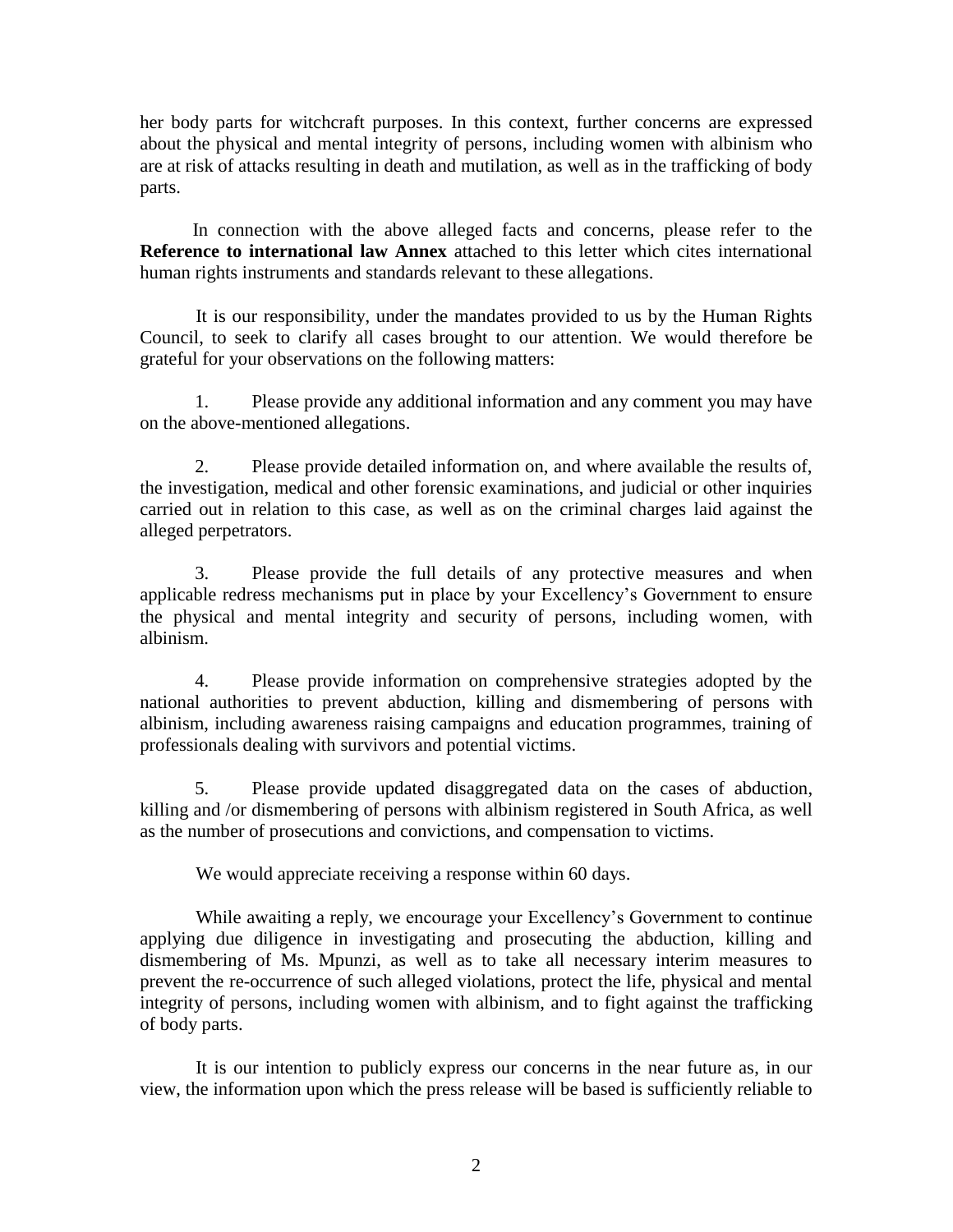indicate a matter warranting immediate attention. The press release will indicate that we have been in contact with your Excellency's Government to clarify the issue/s in question.

Your Excellency's Government's response will be made available in a report to be presented to the Human Rights Council for its consideration.

Please accept, Excellency, the assurances of our highest consideration.

Ikponwosa Ero Independent Expert on the enjoyment of human rights of persons with albinism

Christof Heyns Special Rapporteur on extrajudicial, summary or arbitrary executions

Dubravka Šimonovic Special Rapporteur on violence against women, its causes and consequences